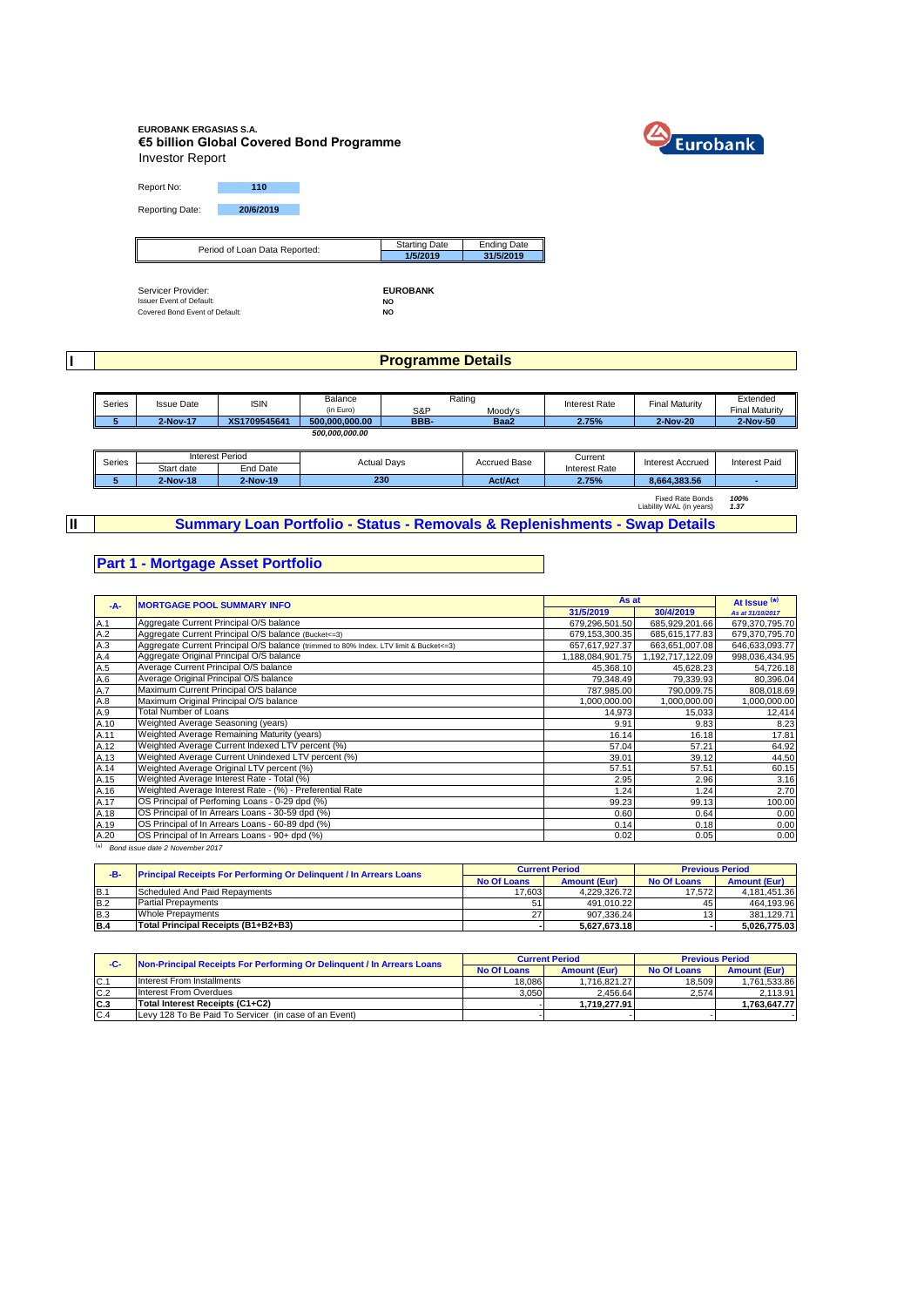# **Part 2 - Portfolio Status**

| $-A-$ | <b>Portfolio Status</b>                       |                    | As at 31/5/2019     | <b>As at Previous Period</b> |                     |
|-------|-----------------------------------------------|--------------------|---------------------|------------------------------|---------------------|
|       |                                               | <b>No Of Loans</b> | <b>Amount (Eur)</b> | <b>No Of Loans</b>           | <b>Amount (Eur)</b> |
| A.1   | Performing Loans                              | 14.861             | 674.098.065.69      | 14.899                       | 679.953.610.37      |
| A.2   | Delinquent/In Arrears Loans 30 Day To 89 Days | 108                | 5.055.234.66        | 128                          | 5.661.567.46        |
| A.3   | Totals (A1+ A2)                               | 14.969             | 679.153.300.35      | 15.027                       | 685.615.177.83      |
| A.4   | In Arrears Loans 90 Days To 360 Days          |                    | 143.201.15          |                              | 314.023.83          |
| A.5   | Denounced Loans                               |                    | 0.00                |                              | 0.00                |
| A.6   | Totals (A4+ A5)                               |                    | 143.201.15          |                              | 314.023.83          |

| -в-        | Breakdown of In Arrears Loans Number Of Days Past Due |                    | As at 31/5/2019     | <b>As at Previous Period</b> |                     |  |
|------------|-------------------------------------------------------|--------------------|---------------------|------------------------------|---------------------|--|
|            |                                                       | <b>No Of Loans</b> | <b>Amount (Eur)</b> | <b>No Of Loans</b>           | <b>Amount (Eur)</b> |  |
| B.1        | 30 Days < Installment <= 59 Days                      | 89                 | 4.086.639.71        | 100                          | 4.406.488.96        |  |
| <b>B.2</b> | $60$ Days < Installment <= 89 Days                    | 19 <sub>l</sub>    | 968.594.95          | 28                           | 1.255.078.50        |  |
| <b>B.3</b> | Total (B1+B2=A2)                                      | 108 <sup>1</sup>   | 5.055.234.66        | 128                          | 5.661.567.46        |  |
| B.4        | 90 Days < Installment <= 119 Days                     |                    | 143.201.15          |                              | 314.023.83          |  |
| B.5        | 120 Days < Installment <= 360 Days                    |                    | 0.00                |                              | 0.00                |  |
| B.6        | Total (B4+B5=A4)                                      |                    | 143.201.15          |                              | 314.023.83          |  |

# **Part 3 - Replenished Loans - Removed Loans**

| $-A-$ | <b>Loan Amounts During The Period</b> | Replenishment<br>Loans | <b>Removed</b><br>Loans |
|-------|---------------------------------------|------------------------|-------------------------|
| IA.   | <b>Total Outstanding Balance</b>      | 0.00                   | 1.006.631.76            |
| A.2   | Number of Loans                       |                        | 25                      |

| Ш | <b>Statutory Tests</b>                                                                                                                                                                                                                                                                                               |                                                                | as of 31/5/2019 |  |
|---|----------------------------------------------------------------------------------------------------------------------------------------------------------------------------------------------------------------------------------------------------------------------------------------------------------------------|----------------------------------------------------------------|-----------------|--|
|   | <b>Outstanding Bonds Principal</b><br>Outstanding Accrued Interest on Bonds <sup>1</sup><br><b>Total Bonds Amount</b>                                                                                                                                                                                                | 500,000,000.00<br>7,948,630.14<br>507,948,630.14               |                 |  |
|   | Current Outstanding Balance of Loans                                                                                                                                                                                                                                                                                 | 679,296,501.50                                                 |                 |  |
|   | A. Adjusted Outstanding Principal of Loans <sup>2</sup><br>B. Accrued Interest on Loans<br>C. Outstanding Principal & accrued Interest of Marketable Assets<br>D. Aggregate Amount standing to the Credit of Trans. Account - excl. Commingling Res.<br>Z. WAV CB maturity x OS principal amount x Neg. Carry Factor | 657,617,927.37<br>1,764,664.90<br>0.00<br>0.00<br>3,618,055.56 |                 |  |
|   | Nominal Value (A+B+C+D-Z)                                                                                                                                                                                                                                                                                            | 655,764,536.71                                                 |                 |  |
|   | Bonds / Nominal Value Assets Percentage                                                                                                                                                                                                                                                                              | 634,935,787.67                                                 |                 |  |
|   | <b>Nominal Value Test Result</b>                                                                                                                                                                                                                                                                                     |                                                                | <b>Pass</b>     |  |
|   | <b>Net Present Value Test</b><br>Net Present Value<br>Net Present Value of Liabilities                                                                                                                                                                                                                               | 836, 138, 366.74<br>529,639,050.21                             | <b>Pass</b>     |  |
|   | Parallel shift +200bps of current interest rate curve<br><b>Net Present Value</b><br>Net Present Value of Liabilities                                                                                                                                                                                                | 820,006,234.89<br>515, 104, 455.12                             | Pass            |  |
|   | Parallel shift -200bps of current interest rate curve<br><b>Net Present Value</b><br>Net Present Value of Liabilities                                                                                                                                                                                                | 856,087,382.18<br>544,896,460.36                               | Pass            |  |
|   | <b>Interest Rate Coverage Test</b>                                                                                                                                                                                                                                                                                   |                                                                | <b>Pass</b>     |  |
|   | Interest expected to be received in respect of assets comprised in the Cover Pool during the 1st year<br>Interest due on all series of covered bonds during 1st year                                                                                                                                                 | 17,379,682.87<br>13,750,000.00                                 |                 |  |
|   | <b>Parameters</b>                                                                                                                                                                                                                                                                                                    |                                                                |                 |  |
|   | LTV Cap<br>Asset Percentage BoG<br>Asset Percentage <sup>3</sup><br>Negative carry Margin                                                                                                                                                                                                                            | 80.00%<br>95.00%<br>80.00%<br>0.50%                            |                 |  |
|   |                                                                                                                                                                                                                                                                                                                      |                                                                |                 |  |
|   | Reserve Ledger <sup>4</sup><br>Opening Balance<br>Required Reserve Amount<br>Amount credited to the account to bring balance to Required Amount                                                                                                                                                                      | 13,750,000.00<br>13,750,000.00<br>0.00                         |                 |  |
|   | Available (Outstanding) Reserve Amount                                                                                                                                                                                                                                                                               | 13.750.000.00                                                  |                 |  |

<sup>1</sup> Outstanding Accrued Interest on Bonds as at end date of data reporting period<br><sup>2</sup> The adjusted Outstanding Principal of Loans is the current Principle Balance adjusted to a maximum of the LTV cap of the indexed proper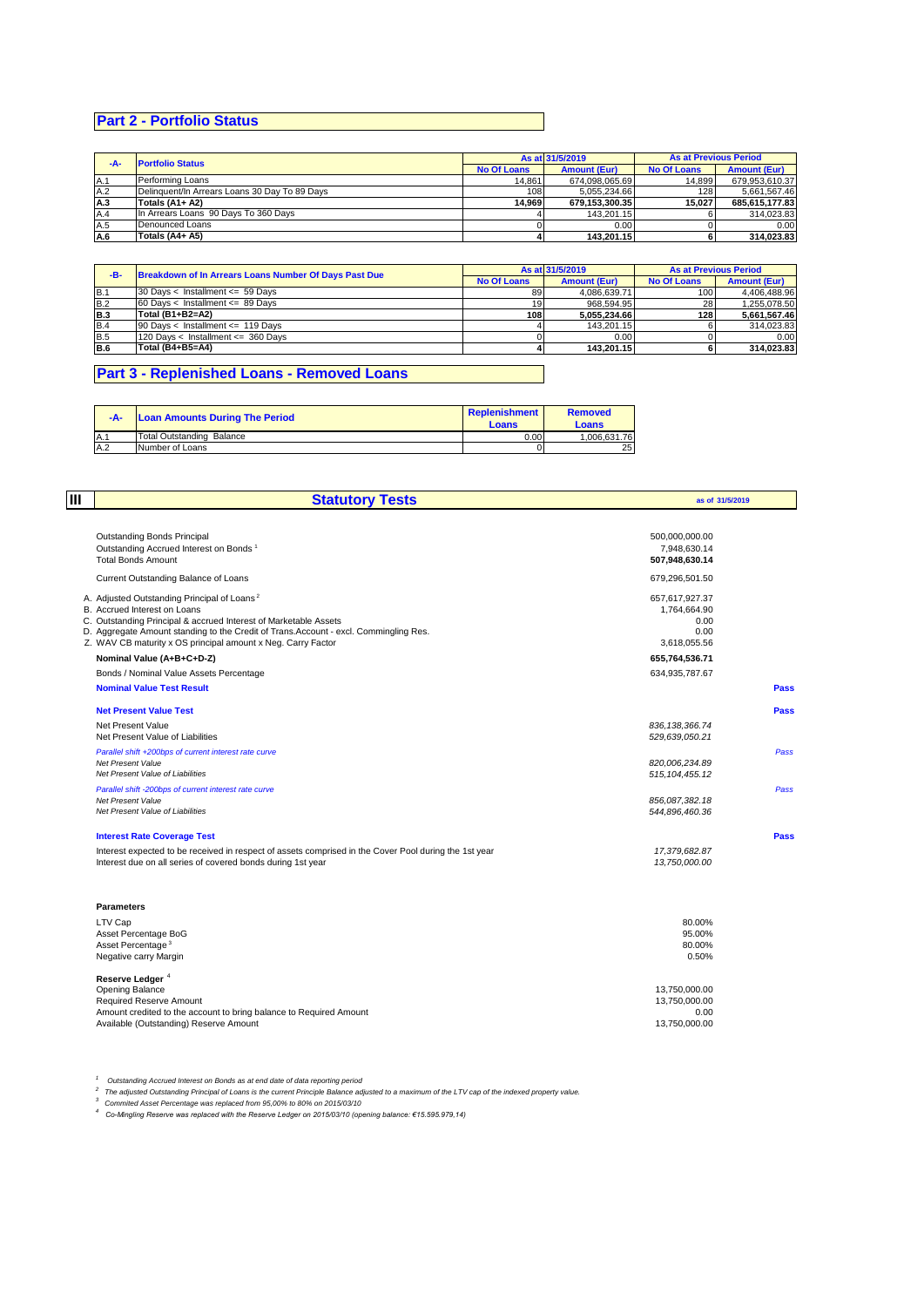|                                                     |                       | <b>Portfolio Stratifications</b>   |                                   |                                    |
|-----------------------------------------------------|-----------------------|------------------------------------|-----------------------------------|------------------------------------|
| <b>ORIGINAL LOAN AMOUNT</b>                         |                       |                                    |                                   |                                    |
| $0 - 37.500$                                        | Num of loans<br>1,796 | % of loans<br>11.99%               | Disbursed Amount<br>52,715,156.03 | % of Disbursed                     |
| 37.501 - 75.000                                     | 6,944                 | 46.38%                             | 392,583,087.26                    | 33.04%                             |
|                                                     |                       |                                    |                                   |                                    |
| 75.001 - 100.000                                    | 3,155                 | 21.07%                             | 281,620,514.33                    | 23.70%                             |
| 100.001 - 150.000                                   | 2,238                 | 14.95%                             | 277,415,576.39                    | 23.35%                             |
| 150.001 - 250.000                                   | 699                   | 4.67%                              | 132,297,977.91                    | 11.14%                             |
| 250.001 - 500.000                                   | 130                   | 0.87%                              | 43,534,342.83                     | 3.66%                              |
| $500.001 +$                                         | 11                    | 0.07%                              | 7,918,247.00                      | 0.67%                              |
| <b>Grand Total</b>                                  | 14,973                | 100.00%                            | 1,188,084,901.75                  | 100.00%                            |
| <b>OUTSTANDING LOAN AMOUNT</b>                      |                       |                                    |                                   |                                    |
|                                                     | Num of Loans          | $\overline{\%}$ of loans<br>52.11% | OS Principal                      | % of OS Principal                  |
| $0 - 37.500$                                        | 7,803                 |                                    | 165,860,710.56                    | 24.42%                             |
| 37.501 - 75.000                                     | 4,918                 | 32.85%                             | 258,288,545.55                    | 38.02%                             |
| 75.001 - 100.000                                    | 1,167                 | 7.79%                              | 100,131,834.38                    | 14.74%                             |
| 100.001 - 150.000                                   | 788                   | 5.26%                              | 93, 937, 761. 25                  | 13.83%                             |
| 150.001 - 250.000                                   | 251                   | 1.68%                              | 45,857,599.34                     | 6.75%                              |
| 250.001 - 500.000                                   | 44                    | 0.29%                              | 13,692,213.21                     | 2.02%                              |
| $500.001 +$                                         |                       | 0.01%                              | 1,527,837.21                      | 0.22%                              |
| <b>Grand Total</b>                                  | 14,973                | 100.00%                            | 679,296,501.50                    | 100.00%                            |
| <b>ORIGINATION DATE</b>                             |                       |                                    |                                   |                                    |
|                                                     | Num of Loans          | % of loans                         | OS_Principal                      | % of OS_Principal                  |
| 1995-2004                                           | 2,888                 | 19.29%                             | 88,234,986.50                     | 12.99%                             |
| 2005                                                | 2,056                 | 13.73%                             | 70,291,557.98                     | 10.35%                             |
| 2006                                                | 1,864                 | 12.45%                             | 63,818,745.74                     | 9.39%                              |
| 2007                                                | 831                   | 5.55%                              | 33,399,290.75                     | 4.92%                              |
| 2008                                                | 493                   | 3.29%                              | 23,448,504.49                     | 3.45%                              |
| 2009                                                | 762                   | 5.09%                              | 41,064,199.94                     | 6.05%                              |
| 2010                                                | 1,657                 | 11.07%                             | 105,146,433.09                    | 15.48%                             |
| 2011                                                | 1,620                 | 10.82%                             | 93,521,389.79                     | 13.77%                             |
| 2012                                                | 736                   | 4.92%                              | 38,890,151.43                     | 5.73%                              |
|                                                     |                       |                                    |                                   |                                    |
| 2013                                                | 468                   | 3.13%                              | 25, 113, 700. 95                  | 3.70%                              |
| 2014                                                | 383                   | 2.56%                              | 22,803,736.85                     | 3.36%                              |
| 2015                                                | 453                   | 3.03%                              | 26,029,761.16                     | 3.83%                              |
| 2016                                                | 471                   | 3.15%                              | 29,201,191.06                     | 4.30%                              |
| 2017                                                | 274                   | 1.83%                              | 17,655,849.21                     | 2.60%                              |
| 2018                                                | 17                    | 0.11%                              | 677,002.56                        | 0.10%                              |
| <b>Grand Total</b>                                  | 14,973                | 100.00%                            | 679,296,501.50                    | 100.00%                            |
| <b>MATURITY DATE</b>                                |                       |                                    |                                   |                                    |
|                                                     | Num of Loans          | % of loans                         | OS_Principal                      | % of OS_Principal                  |
| 2016 - 2020                                         | 644                   | 4.30%                              | 4,128,478.51                      | 0.61%                              |
| 2021 - 2025                                         | 3,177                 | 21.22%                             | 66,731,207.82                     | 9.82%                              |
| 2026 - 2030                                         | 3,650                 | 24.38%                             | 137,829,604.65                    | 20.29%                             |
| 2031 - 2035                                         | 3,152                 | 21.05%                             | 161,310,512.39                    | 23.75%                             |
| 2036 - 2040                                         | 2,136                 | 14.27%                             | 135,823,123.48                    | 19.99%                             |
| 2041 - 2045                                         | 1,393                 | 9.30%                              | 107,391,769.91                    | 15.81%                             |
| $2046 +$                                            | 821                   | 5.48%                              | 66,081,804.74                     | 9.73%                              |
| <b>Grand Total</b>                                  | 14,973                | 100.00%                            | 679,296,501.50                    | 100.00%                            |
| <b>REMAIN. TIME TO MATURITY</b>                     | Num of Loans          | % of loans                         | OS_Principal                      | % of OS_Principal                  |
| $0 - 40$ months                                     | 1,805                 | 12.06%                             | 19,894,626.78                     | 2.93%                              |
| 40.01 - 60 months                                   | 746                   | 4.98%                              | 15,355,569.72                     | 2.26%                              |
|                                                     |                       |                                    |                                   |                                    |
| 60.01 - 90 months<br>90.01 - 120 months             | 1,969                 | 13.15%                             | 57, 185, 213.69                   | 8.42%                              |
|                                                     | 1,302                 | 8.70%                              | 45,601,353.80                     | 6.71%                              |
| 120.01 - 150 months                                 | 2,333                 | 15.58%                             | 101,815,201.63                    | 14.99%                             |
| 150.01 - 180 months                                 | 1.188                 | 7.93%                              | 56,641,732.85                     | 8.34%                              |
| over 180 months<br><b>Grand Total</b>               | 5,630                 | 37.60%                             | 382,802,803.03                    | 56.35%<br>100.00%                  |
|                                                     | 14,973                | 100.00%                            | 679,296,501.50                    |                                    |
| <b>INTEREST RATE - EURO DENOMINATED LOANS</b>       | Num of Loans          |                                    |                                   | % of OS Principal                  |
| $0.00\% - 1.00\%$                                   | 155                   | % of loans<br>1.04%                | OS Principal<br>9,751,985.88      | 1.44%                              |
| 1.01% - 2.00%                                       | 4,115                 | 27.48%                             | 166,803,275.99                    | 24.56%                             |
| 2.01% - 3.00%                                       | 4,230                 | 28.25%                             | 200,746,978.03                    | 29.55%                             |
| 3.01% - 4.00%                                       | 2,658                 | 17.75%                             | 158,573,350.72                    | 23.34%                             |
| 4.01% - 5.00%                                       | 2,630                 | 17.56%                             | 108,778,922.87                    | 16.01%                             |
| 5.01% - 6.00%                                       | 926                   | 6.18%                              |                                   | 4.27%                              |
| $6.01\% - 7.00\%$                                   |                       | 1.61%                              | 28,985,930.22                     |                                    |
|                                                     | 241                   |                                    | 5,366,706.76                      | 0.79%<br>0.04%                     |
| $7.01% +$<br><b>Grand Total</b>                     | 18<br>14,973          | 0.12%<br>100.00%                   | 289,351.03<br>679,296,501.50      | 100.00%                            |
| <b>CURRENT LTV_Indexed (Euro by Daily F/X Rate)</b> |                       |                                    |                                   |                                    |
|                                                     | Num of Loans          | % of loans                         | OS_Principal                      | % of OS Principal                  |
| $0.00\% - 20.00\%$                                  | 2,868                 | 19.15%                             | 45,417,912.63                     | 6.69%                              |
| 20.01% - 30.00%                                     | 2,053                 | 13.71%                             | 63,531,496.00                     | 9.35%                              |
| 30.01% - 40.00%                                     | 1,999                 | 13.35%                             | 80,300,958.01                     | 11.82%                             |
|                                                     | 1,854                 | 12.38%                             | 91,354,703.42                     | 13.45%                             |
| 40.01% - 50.00%                                     |                       | 12.51%                             | 106,736,601.53                    | 15.71%                             |
|                                                     |                       |                                    |                                   |                                    |
| 50.01% - 60.00%                                     | 1,873                 |                                    |                                   |                                    |
| 60.01% - 70.00%                                     | 1,472                 | 9.83%                              | 93,521,396.62                     |                                    |
| 70.01% - 80.00%                                     | 1,125                 | 7.51%                              | 77,758,994.37                     |                                    |
| 80.01% - 90.00%                                     | 689                   | 4.60%                              | 46,233,056.27                     |                                    |
| 90.01% - 100.00%                                    | 499                   | 3.33%                              | 35,373,690.23                     | 13.77%<br>11.45%<br>6.81%<br>5.21% |
| $100.00\% +$<br><b>Grand Total</b>                  | 541<br>14,973         | 3.61%<br>100.00%                   | 39,067,692.42<br>679,296,501.50   | 5.75%<br>100.00%                   |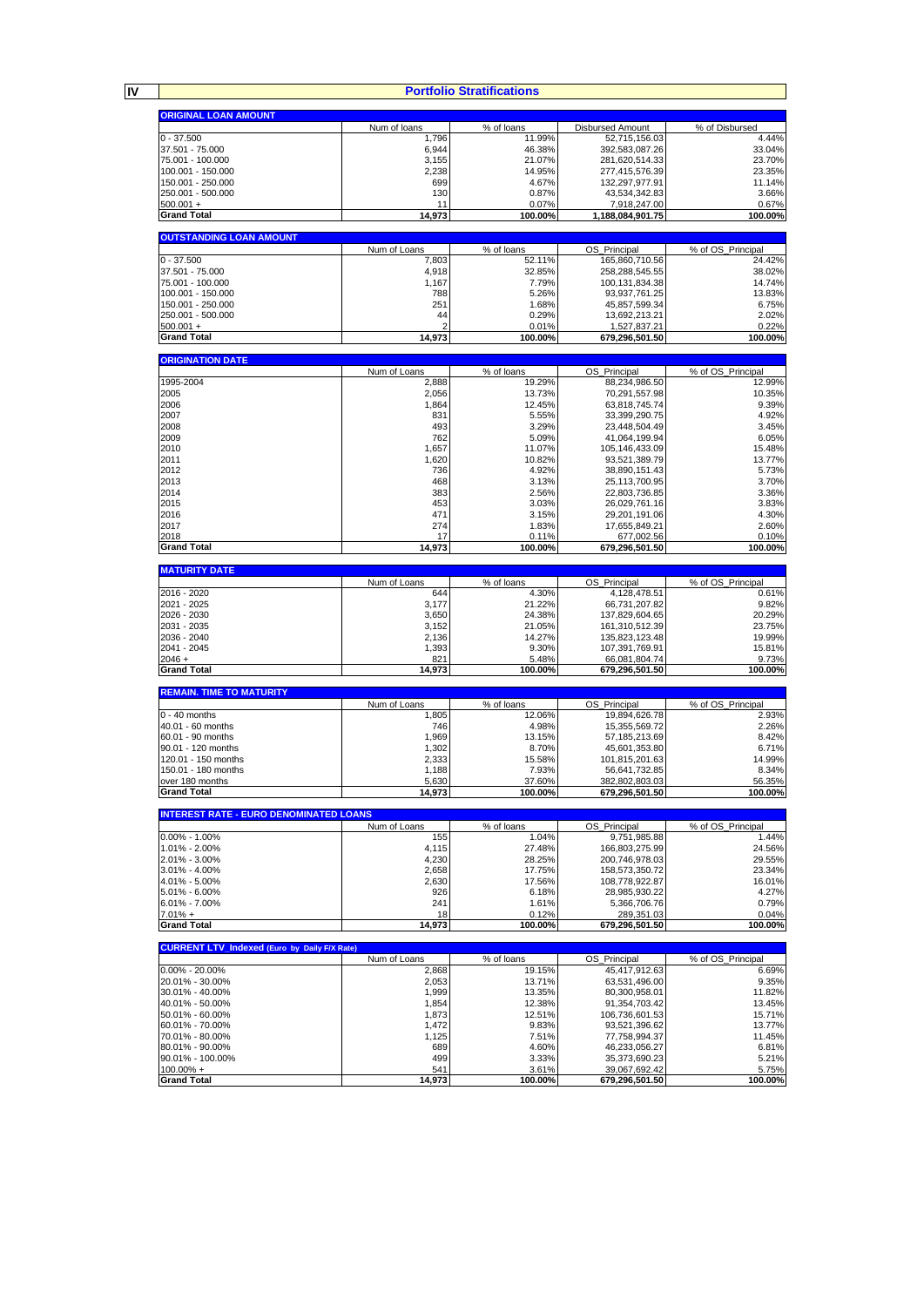| <b>CURRENT LTV_Unindexed (Euro by Daily F/X Rate)</b> |                        |                      |                                    |                             |
|-------------------------------------------------------|------------------------|----------------------|------------------------------------|-----------------------------|
|                                                       | Num of Loans           | % of loans           | OS_Principal                       | % of OS_Principal           |
| $0.00\% - 20.00\%$                                    | 4,868                  | 32.51%               | 105,640,247.29                     | 15.55%                      |
| 20.01% - 30.00%                                       | 2,803                  | 18.72%               | 118,470,585.35                     | 17.44%                      |
| 30.01% - 40.00%<br>40.01% - 50.00%                    | 2,711                  | 18.11%<br>14.47%     | 141,462,953.36                     | 20.82%                      |
| 50.01% - 60.00%                                       | 2,166<br>1,444         | 9.64%                | 134,519,625.10<br>98,751,742.48    | 19.80%<br>14.54%            |
| 60.01% - 70.00%                                       | 822                    | 5.49%                | 66,091,981.55                      | 9.73%                       |
| 70.01% - 80.00%                                       | 152                    | 1.02%                | 13,722,866.46                      | 2.02%                       |
| 80.01% - 90.00%                                       | 7                      | 0.05%                | 636,499.91                         | 0.09%                       |
| 90.01% - 100.00%                                      | 0                      | 0.00%                | 0.00                               | 0.00%                       |
| <b>Grand Total</b>                                    | 14,973                 | 100.00%              | 679,296,501.50                     | 100.00%                     |
|                                                       |                        |                      |                                    |                             |
| <b>ORIGINAL LTV (Euro by Daily F/X Rate)</b>          | Num of Loans           | % of loans           | OS_Principal                       | % of OS_Principal           |
| $0.00\% - 20.00\%$                                    | 406                    | 2.71%                | 11,695,657.90                      | 1.72%                       |
| 20.01% - 30.00%                                       | 1,168                  | 7.80%                | 38,077,149.40                      | 5.61%                       |
| 30.01% - 40.00%                                       | 2,011                  | 13.43%               | 77, 187, 051.24                    | 11.36%                      |
| 40.01% - 50.00%                                       | 2,619                  | 17.49%               | 114,215,287.63                     | 16.81%                      |
| 50.01% - 60.00%                                       | 2,885                  | 19.27%               | 143,339,289.02                     | 21.10%                      |
| 60.01% - 70.00%                                       | 2,586                  | 17.27%               | 127,342,840.56                     | 18.75%                      |
| 70.01% - 80.00%<br>80.01% - 90.00%                    | 2,302<br>707           | 15.37%<br>4.72%      | 112,741,012.21<br>39, 327, 337. 48 | 16.60%<br>5.79%             |
| 90.01% - 100.00%                                      | 251                    | 1.68%                | 13,903,535.74                      | 2.05%                       |
| $100.00\% +$                                          | 38                     | 0.25%                | 1,467,340.32                       | 0.22%                       |
| <b>Grand Total</b>                                    | 14,973                 | 100.00%              | 679,296,501.50                     | 100.00%                     |
|                                                       |                        |                      |                                    |                             |
| <b>LOCATION OF PROPERTY</b>                           |                        | % of loans           |                                    |                             |
| Attica                                                | Num of Loans<br>6,146  | 41.05%               | OS_Principal<br>309,000,037.38     | % of OS_Principal<br>45.49% |
| Thessaloniki                                          | 2,070                  | 13.82%               | 87,112,739.45                      | 12.82%                      |
| Macedonia                                             | 1,750                  | 11.69%               | 67,283,039.05                      | 9.90%                       |
| Peloponnese                                           | 1,049                  | 7.01%                | 43,917,619.19                      | 6.47%                       |
| Thessaly                                              | 1,040                  | 6.95%                | 41,206,735.14                      | 6.07%                       |
| Sterea Ellada                                         | 815                    | 5.44%                | 33, 192, 211.99                    | 4.89%                       |
| Creta Island                                          | 516                    | 3.45%                | 25,231,198.42                      | 3.71%                       |
| Ionian Islands                                        | 243                    | 1.62%                | 11,472,416.36                      | 1.69%                       |
| Thrace                                                | 520                    | 3.47%                | 20,624,413.65                      | 3.04%                       |
| Epirus                                                | 385                    | 2.57%                | 16,198,750.98                      | 2.38%                       |
| Aegean Islands<br><b>Grand Total</b>                  | 439<br>14.973          | 2.93%<br>100.00%     | 24,057,339.89<br>679,296,501.50    | 3.54%<br>100.00%            |
|                                                       |                        |                      |                                    |                             |
| <b>SEASONING</b>                                      |                        |                      |                                    |                             |
| $0 - 12$                                              | Num of Loans<br>0      | % of loans<br>0.00%  | OS_Principal<br>0.00               | % of OS_Principal<br>0.00%  |
| $12 - 24$                                             | 106                    | 0.71%                | 6,306,852.02                       | 0.93%                       |
| $24 - 36$                                             | 521                    | 3.48%                | 32,847,311.45                      | 4.84%                       |
| $36 - 60$                                             | 844                    | 5.64%                | 49,728,386.01                      | 7.32%                       |
| $60 - 96$                                             | 1,957                  | 13.07%               | 105,110,349.40                     | 15.47%                      |
| over 96                                               | 11,545                 | 77.11%               | 485,303,602.62                     | 71.44%                      |
| <b>Grand Total</b>                                    | 14,973                 | 100.00%              | 679,296,501.50                     | 100.00%                     |
| <b>LEGAL LOAN TERM</b>                                |                        |                      |                                    |                             |
|                                                       | Num of Loans           | % of loans           | OS_Principal                       | % of OS_Principal           |
| $0 - 5$ vears                                         | 16                     | 0.11%                | 299,585.35                         | 0.04%                       |
| 5 - 10 years                                          | 396                    | 2.64%                | 6,818,505.45                       | 1.00%                       |
| 10 - 15 years<br>15 - 20 years                        | 2,537<br>3,771         | 16.94%<br>25.19%     | 57,345,883.07<br>133,393,758.64    | 8.44%<br>19.64%             |
| 20 - 25 years                                         | 3,128                  | 20.89%               | 155,720,793.47                     | 22.92%                      |
| 25 - 30 years                                         | 3,715                  | 24.81%               | 228,829,838.24                     | 33.69%                      |
| 30 - 35 years                                         | 700                    | 4.68%                | 49,024,195.39                      | 7.22%                       |
| $35$ years $+$                                        | 710                    | 4.74%                | 47,863,941.89                      | 7.05%                       |
| <b>Grand Total</b>                                    | 14,973                 | 100.00%              | 679,296,501.50                     | 100.00%                     |
| <b>REAL ESTATE TYPE</b>                               |                        |                      |                                    |                             |
|                                                       | Num of Loans           | % of loans           | OS_Principal                       | % of OS Principal           |
| Flats                                                 | 11,584                 | 77.37%               | 495,896,658.76                     | 73.00%                      |
| Houses<br><b>Grand Total</b>                          | 3,389<br>14,973        | 22.63%<br>100.00%    | 183,399,842.74<br>679,296,501.50   | 27.00%<br>100.00%           |
|                                                       |                        |                      |                                    |                             |
| <b>LOAN PURPOSE</b>                                   |                        |                      |                                    |                             |
|                                                       | Num of Loans           | % of loans           | OS_Principal                       | % of OS_Principal           |
| Construction<br>Purchase                              | 3,451<br>9,177         | 23.05%<br>61.29%     | 161.522.776.67<br>433,676,368.49   | 23.78%<br>63.84%            |
| Repair                                                | 2,161                  | 14.43%               | 75,713,856.26                      | 11.15%                      |
| Construction (re-mortgage)                            | 19                     | 0.13%                | 724,312.72                         | 0.11%                       |
| Purchase (re-mortgage)                                | 124                    | 0.83%                | 5,928,399.77                       | 0.87%                       |
| Repair (re-mortgage)                                  | 41                     | 0.27%                | 1,730,787.59                       | 0.25%                       |
| <b>Grand Total</b>                                    | 14,973                 | 100.00%              | 679,296,501.50                     | 100.00%                     |
| <b>INTEREST PAYMENT FREQUENCY</b>                     |                        |                      |                                    |                             |
|                                                       | Num of Loans           | % of loans           | OS Principal                       | % of OS Principal           |
| FA                                                    | 14,927                 | 99.69%               | 675,982,244.83                     | 99.51%                      |
| <b>Balloon</b><br><b>Grand Total</b>                  | 46<br>14,973           | 0.31%<br>100.00%     | 3,314,256.67<br>679,296,501.50     | 0.49%<br>100.00%            |
|                                                       |                        |                      |                                    |                             |
| <b>INTEREST RATE TYPE</b>                             |                        |                      |                                    |                             |
| Floating                                              | Num of Loans<br>14,501 | % of loans<br>96.85% | OS_Principal<br>662,358,937.48     | % of OS_Principal<br>97.51% |
| <b>Fixed Converting to Floating</b>                   | 371                    | 2.48%                | 14,775,472.99                      | 2.18%                       |
| <b>Fixed to Maturity</b>                              | 101                    | 0.67%                | 2,162,091.03                       | 0.32%                       |
| <b>Grand Total</b>                                    | 14,973                 | 100.00%              | 679,296,501.50                     | 100.00%                     |
|                                                       |                        |                      | Fixed rate assets                  | 2.49%                       |